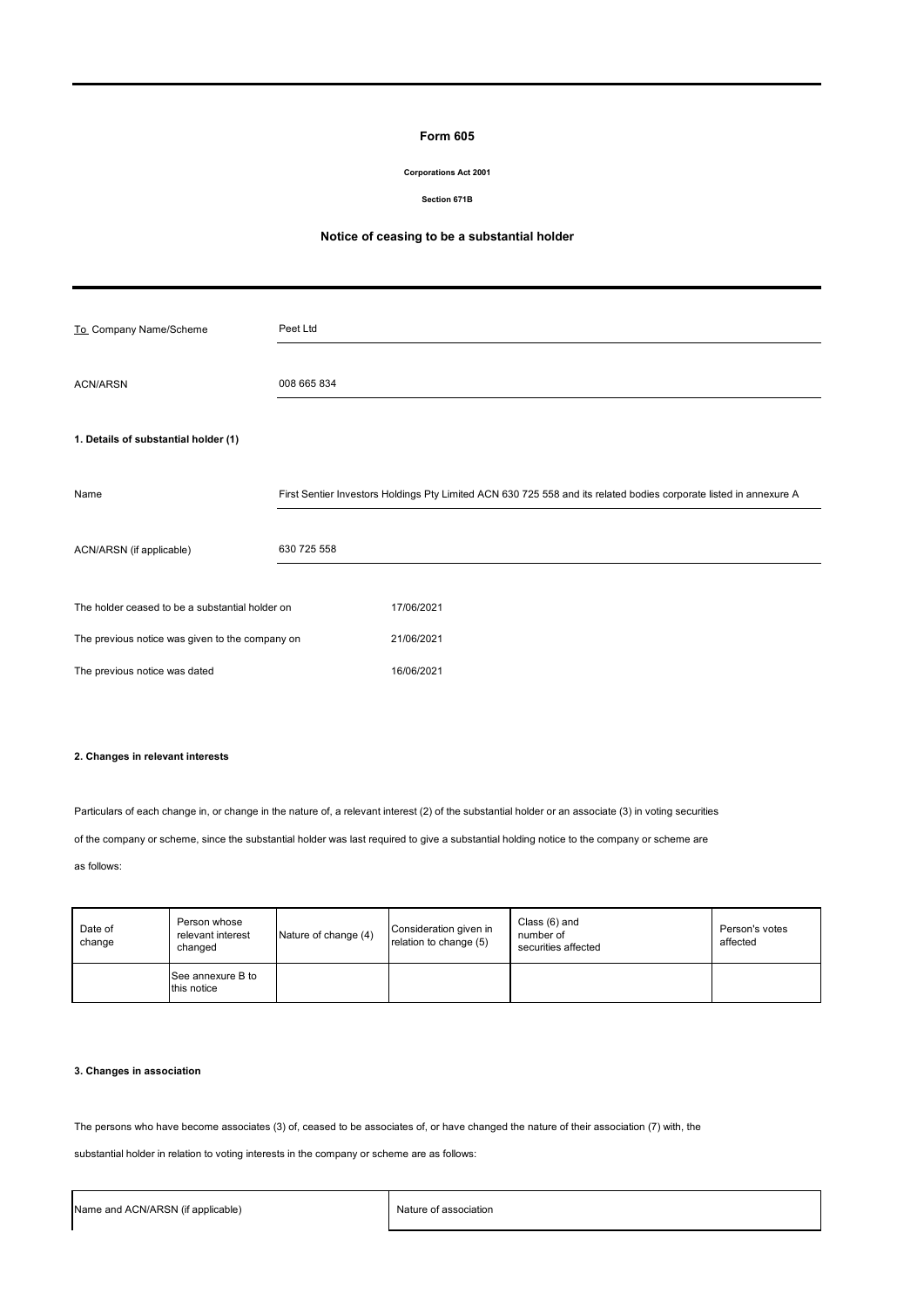## **4. Addresses**

The addresses of persons named in this form are as follows:

| Name                                                       | Address                                                                                                            |
|------------------------------------------------------------|--------------------------------------------------------------------------------------------------------------------|
| First Sentier Investors Realindex Pty Ltd ACN 133 312 017  | Level 5, Tower Three International Towers Sydney, 300 Barangaroo Avenue, Barangaroo<br>NSW 2000, Australia         |
| First Sentier Investors (Australia) IM Ltd ACN 114 194 311 | Level 5, Tower Three International Towers Sydney, 300 Barangaroo Avenue, Barangaroo<br><b>INSW 2000. Australia</b> |
| Mitsubishi UFJ Financial Group                             | 2-7-1, Marunouchi, Chiyoda-ku, Tokyo 100-8330, Japan                                                               |

# **Signature**

| print name | Rachel Lim                                        | capacity | Company Secretary |
|------------|---------------------------------------------------|----------|-------------------|
| sign here  | $\overline{\phantom{a}}$<br>icamer<br>$\check{ }$ | date     | 21/06/2021        |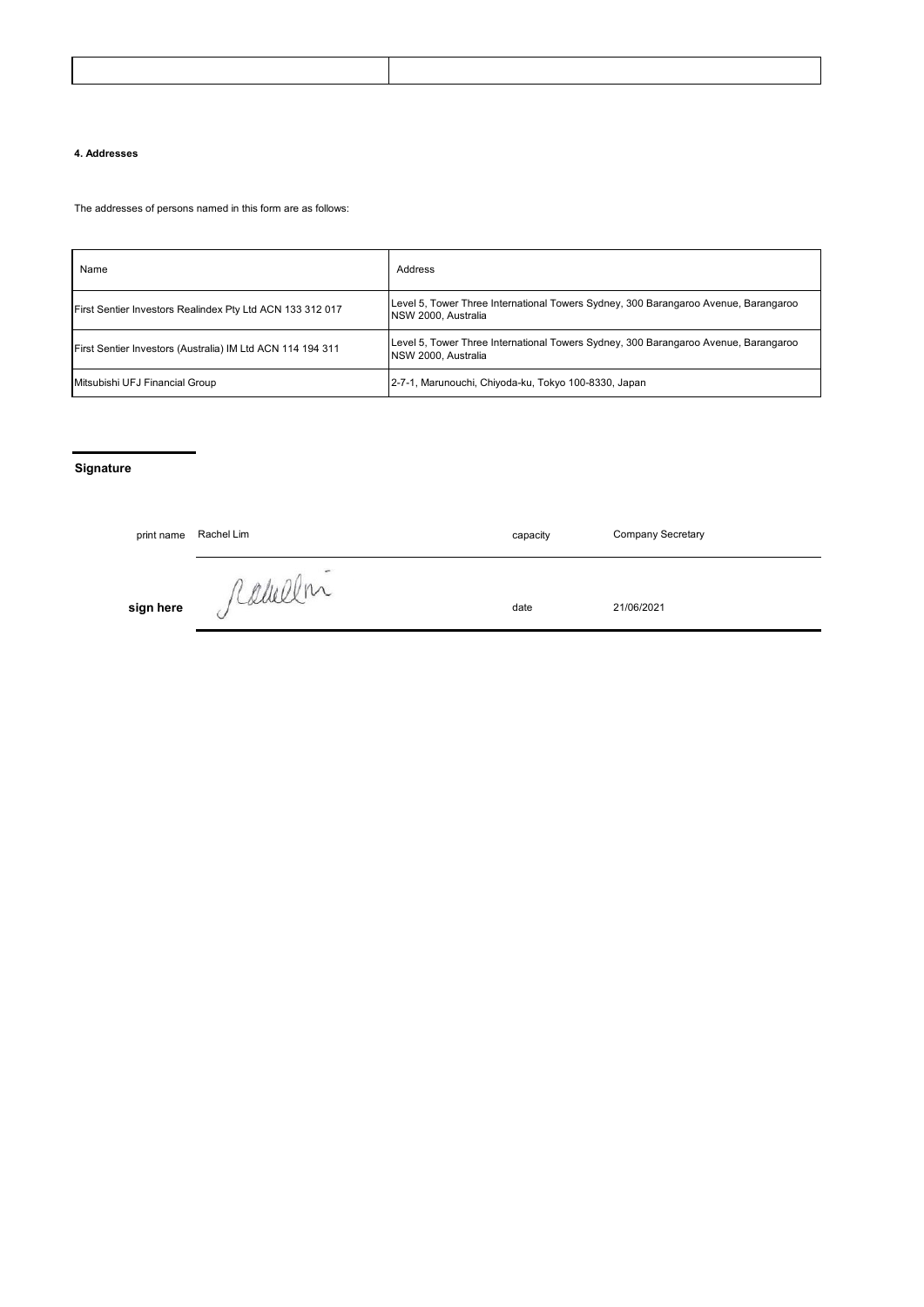#### **Annexure A**

## This is Annexure A referred to in Form 605, Notice of ceasing to be a substantial holder dated 17/06/2021

rabellni

Rachel Lim

Company Secretary

Dated the 21/06/2021

### **SCHEDULE**

First Sentier Investors (Malta) Limited (Company Code C41267)

SI Holdings Limited (Company No. SC109439) Mitsubishi UFJ Financial Group, Inc (Registration No. 0100-01-073486) FSIB LTD (Registration No. 26193) First Sentier Investors (Hong Kong) Nominees Limited (CR NO. 0206615) First Sentier Investors International IM Limited (Company No. SC079063) First Sentier Investors (Singapore) Holdings Limited (Registration No. 199901706Z) First Sentier Investors (Luxembourg) EDIF I MC S.A.R.L (Company No. B128117) Mitsubishi UFJ Trust and Banking Corporation (Registration No. 0100-01-008770) First Sentier Investors (Singapore) (COMPANY NO. 196900420D) First Sentier Investors Europe Holdings Limited (Company No. 03904310) First Sentier Investors (UK) Funds Limited (Company No. 02294743) First Sentier Investors (US) LLC (File Number 546 9442) First Sentier Investors (Hong Kong) Limited (CR No. 0206616) First Sentier Investors (UK) Services Limited (Company No. 03904320) First Sentier Investors (Japan) Limited (Company No. 0104-01-093090) First Sentier Investors (Ireland) Limited (Company No. 629188) First Sentier Investors (Hong Kong) AMC Limited (CR NO. 0580652) First Sentier Infrastructure Managers (International) Limited (Company No. 298444) First Sentier Investors (UK) IM Limited (Company No. SC047708) First Sentier Investors Realindex Pty Ltd (ACN 133 312 017) First Sentier Investors (Malta) Holdings Limited (Company Code C41260) CFSIM (Company No. 00153197) First Sentier Investors (Luxembourg) EDIF I Feeders MC S.A.R.L (Company No. B134314) First Sentier Investors Asia Holdings Limited (ACN 054 571 701) First Sentier Investors (Luxembourg) EDIF II GP S.Á.R.L (Company No. B204413) First Sentier Investors (Australia) Services Pty Limited (ACN 624 305 595) First Sentier Investors (Australia) RE Ltd (ACN 006 464 428) First Sentier Investors (Australia) IM Ltd (ACN 114 194 311) First Sentier Investors Strategic Investments Pty Limited (ACN 625 765 399) First Sentier Investors (Australia) Infrastructure Holdings Ltd (ACN 085 313 926) First Sentier Investors (Australia) Infrastructure Managers Pty Ltd (ACN 101 384 294)